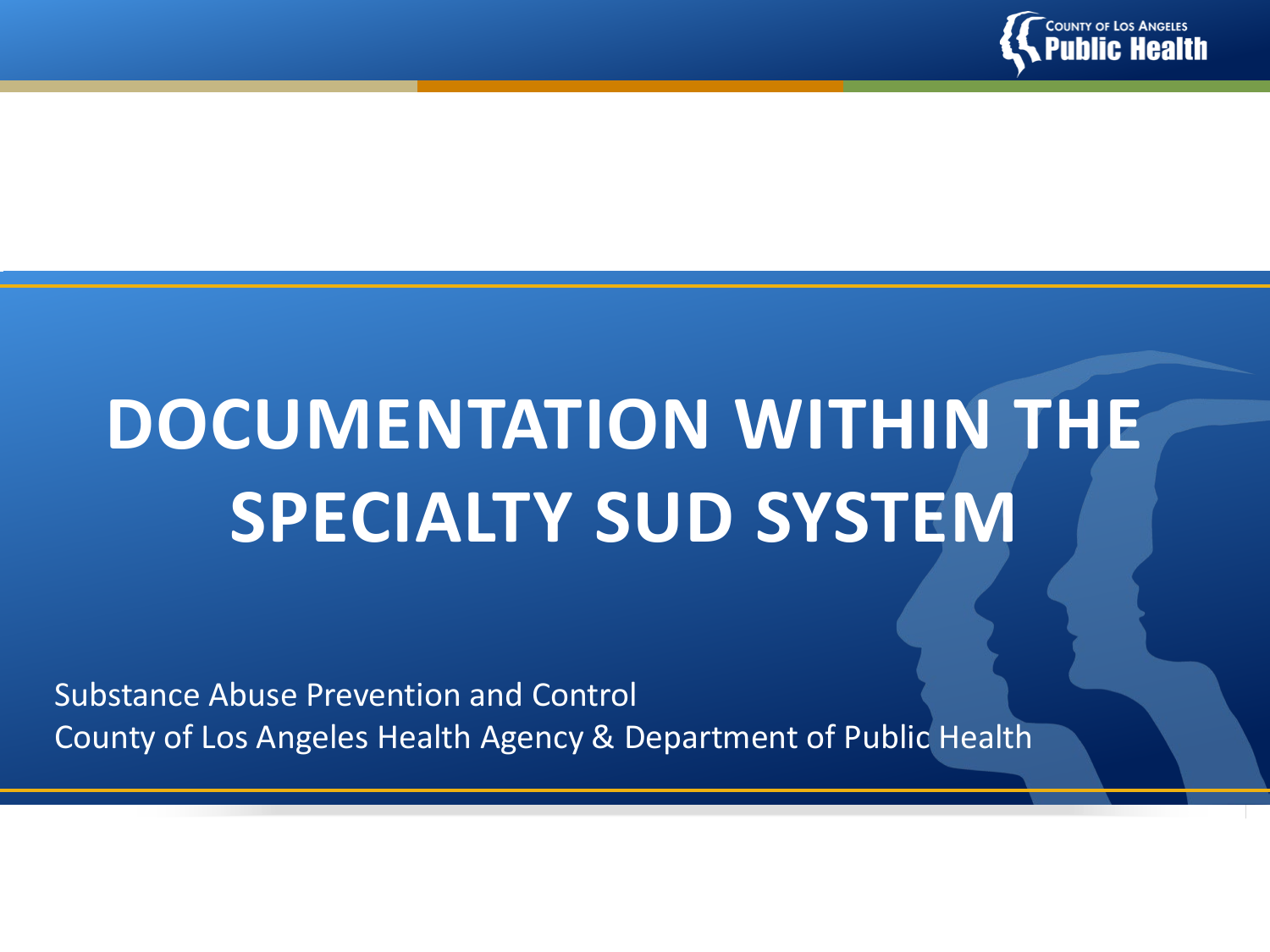

# **Outline**

# • **Important Network-Wide Issues**

## • **Review**

- Eligibility Verification vs. Service Authorization
- Preauthorized vs. Authorized Services
- Justification of Medical Necessity

# • **Documentation**

### **WHEN QUESTIONS ARISE:**

**1st Provider Manual** 2<sup>nd</sup> → SAPC website (FAQ's, Timeline Factsheet, Documentation Checklist)  $3^{rd}$   $\rightarrow$  Call SAPC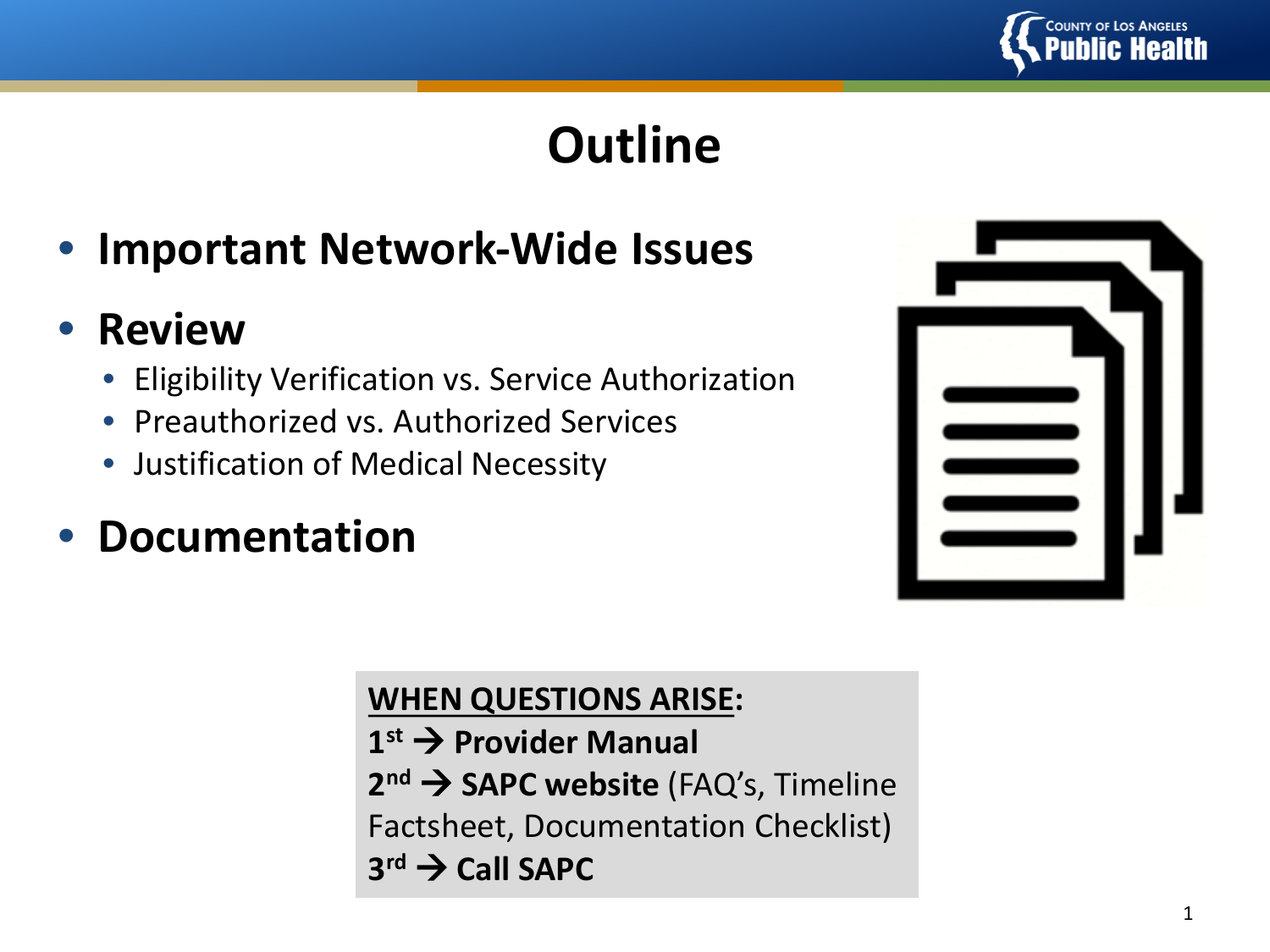

# **Important Network-Wide Issues**

### **Helpful Resources**

- **Provider Manual**
- **Checklist of Required Documentation\* (updates coming soon)**
- **START-ODS FAQs**
- **\*NEW\* Weekly SAPC QI and UM FAQ Provider Call**

### **Reminders Regarding Authorizations**

- If you have questions regarding a submission, please call SAPC and do NOT refax the materials  $\rightarrow$  we are getting up to 7 duplicate faxes per patient, which is leading to significant inefficiencies
- The 24-hour clock for residential preauthorization approvals BEGINS when the preauthorization submission is COMPLETE
- To review full ASAM assessments and determine medical necessity, **LPHA must have a face-to-face discussion with counselor conducting assessment** to review case (if LPHA did not conduct assessment)
- Must include individualized ASAM assessments (no copy and pasting without modifications), correct DSM diagnosis, and fill out LOC grid appropriately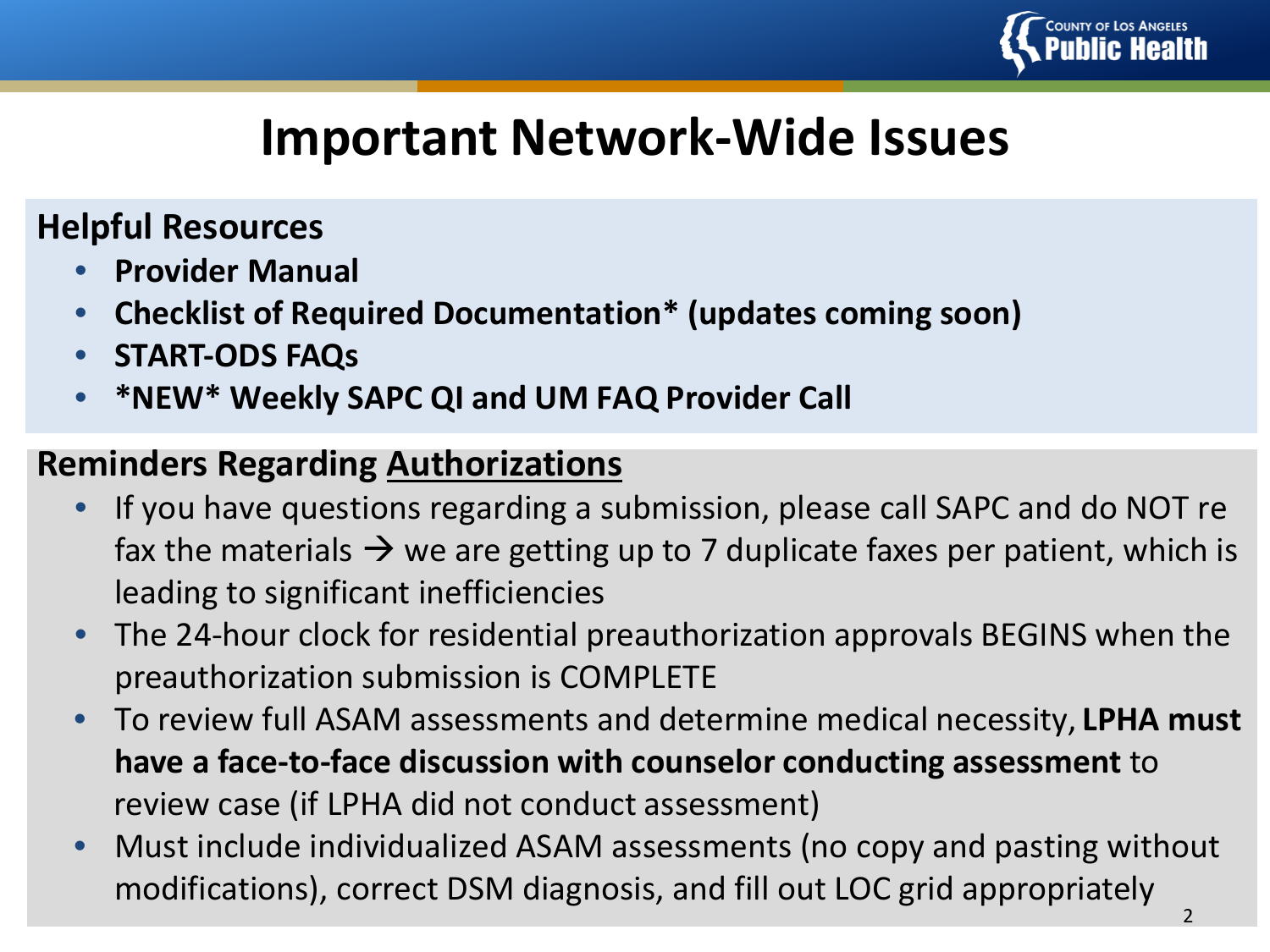

## **Important Network-Wide Issues (cont'd)**

#### **Reminders Regarding SBAT**

- While many providers are now updating their SBAT data on a daily basis, some still are not  $\rightarrow$  this is a contractual requirement
- Must avoid using today's availabilities on yesterday's patients
	- Need to stay disciplined with SBAT data and stick with the availabilities provided

#### **Reminders Regarding Case Management**

- Providers should NOT turn away MHLA individuals and those who are Medi-Cal eligible, but not yet enrolled  $\rightarrow$  use case management
- Providers should be using the billable case management benefit for things such as discharge planning, planning level of care transitions, exploring housing options, etc  $\rightarrow$ SASH/CENS/WPC is NOT responsible for these case management functions

#### **Reminders Regarding SASH/CENS**

- Many providers are still not picking up their phones during business hours when the SASH attempts to make referrals
- Providers should NOT be performing their intake or doing full ASAM assessment during the SASH phone call
- When the SASH/CENS calls to make referrals, some providers are telling the SASH and patient that they will call the patient back to arrange an appointment within 2 days  $\rightarrow$ inconsistent with the goal of treatment on demand 3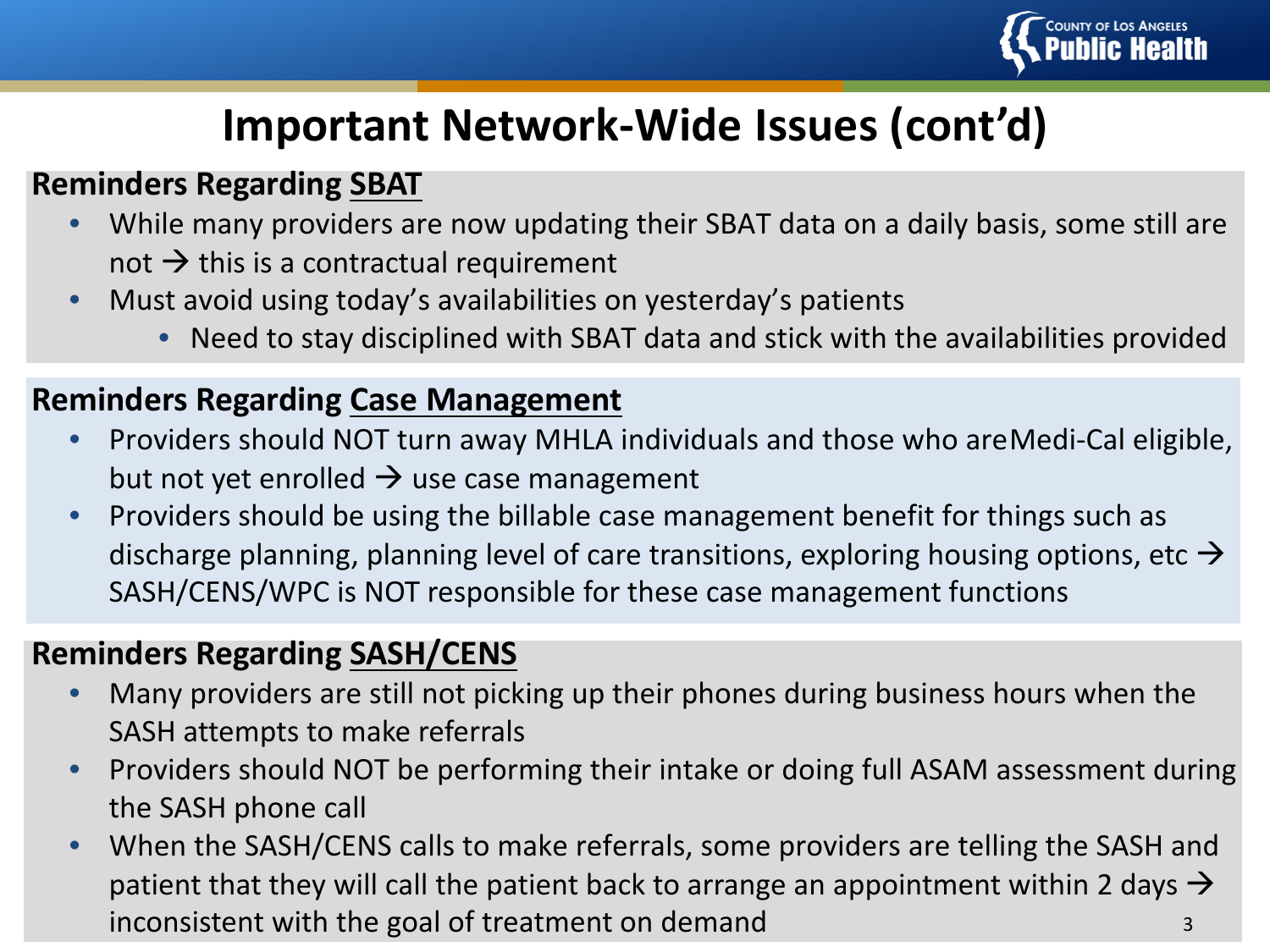

### **SUMMARY: Eligibility Verification vs. Service Authorization**



### **OTP Settings**

#### **Eligibility Period: 12 months**

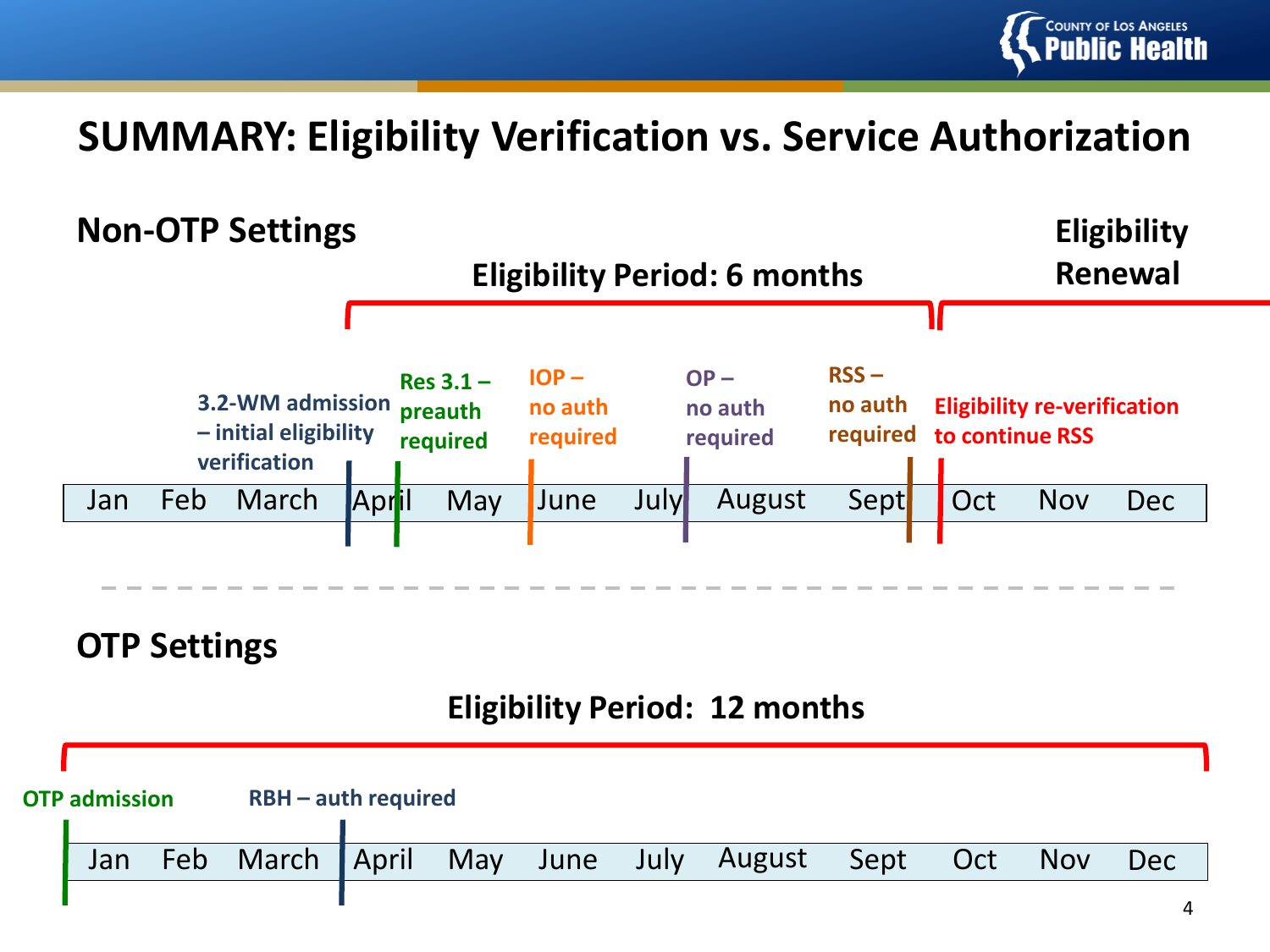

## **Eligibility Verification**

1. Determine eligibility for Medi-Cal, My Health LA, and/or other County-funded programs

#### **AND**

2. Verify County of Residence (COR) is Los Angeles County (providers should be checking COR at least once per month); benefits need to be assigned to Los Angeles County for Medi-Cal beneficiaries

### **AND**

3. Establish **medical necessity** which includes a DSM-5 diagnosis for an SUD, and placement at an appropriate level of care as determined by the ASAM Criteria

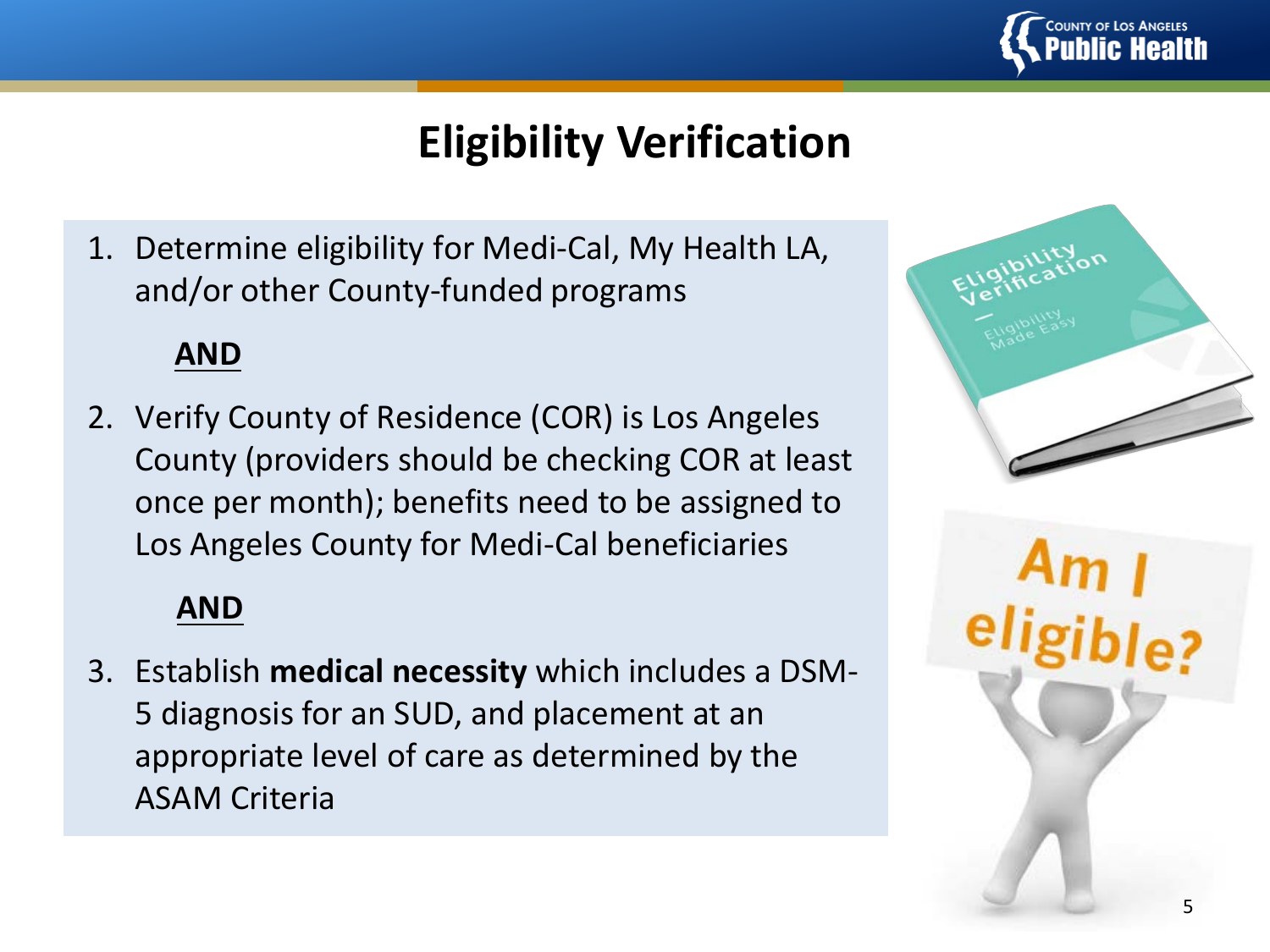

# **Audience Participation**

• What is the difference between an Eligibility Verification and Service Authorization?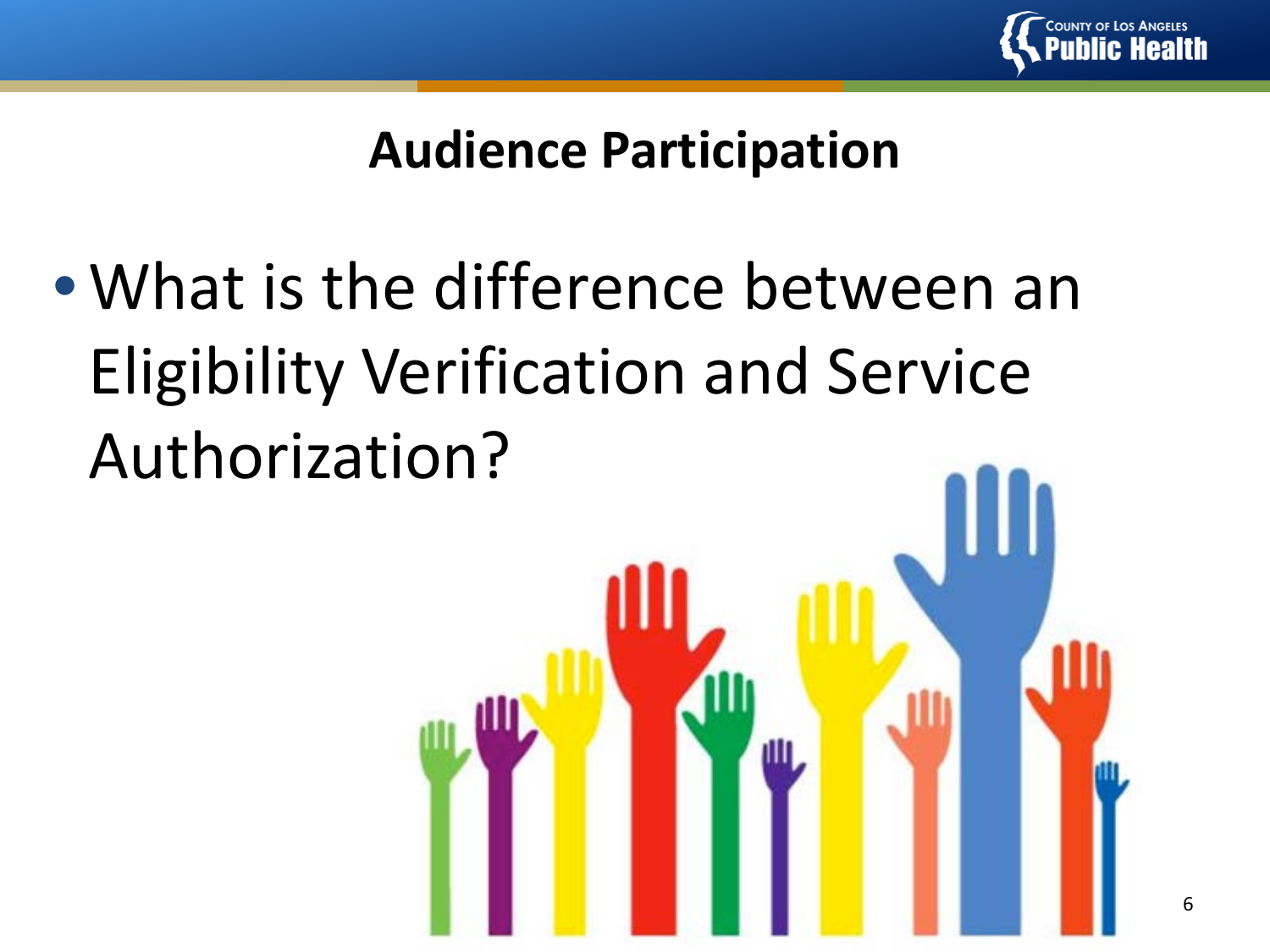

# **Eligibility Verification vs. Service Authorization**

- **Eligibility verification is required whenever a patient enters the specialty SUD system for the first time**, and needs to be **renewed at the end of the eligibility period** for the respective funding source
	- **Drug Medi-Cal**  $\rightarrow$  every 6 mo for non-OTP services, and every 12 mo for OTP services
	- **My Health LA**  $\rightarrow$  annually
	- **Qualified County programs (e.g. AB 109)**  $\rightarrow$  varies based on these qualified County programs
- When a patient enters the specialty SUD treatment system for the first time:
	- Services that do NOT require authorization (outpatient treatment, intensive outpatient treatment, withdrawal management for adults, & OTP) STILL REQUIRE submission of Service Request Forms and accompanying required documentation in order to verify eligibility status  $\rightarrow$  Because medical necessity is a component of both eligibility status and service authorizations
- After eligibility is verified, services that do NOT require authorization (OP treatment, IOP treatment, all levels of withdrawal management *for adults*, & OTP) do NOT require submission of Service Request Form *within* these eligibility periods, and are only required at the time of first treatment episode and when renewal is due.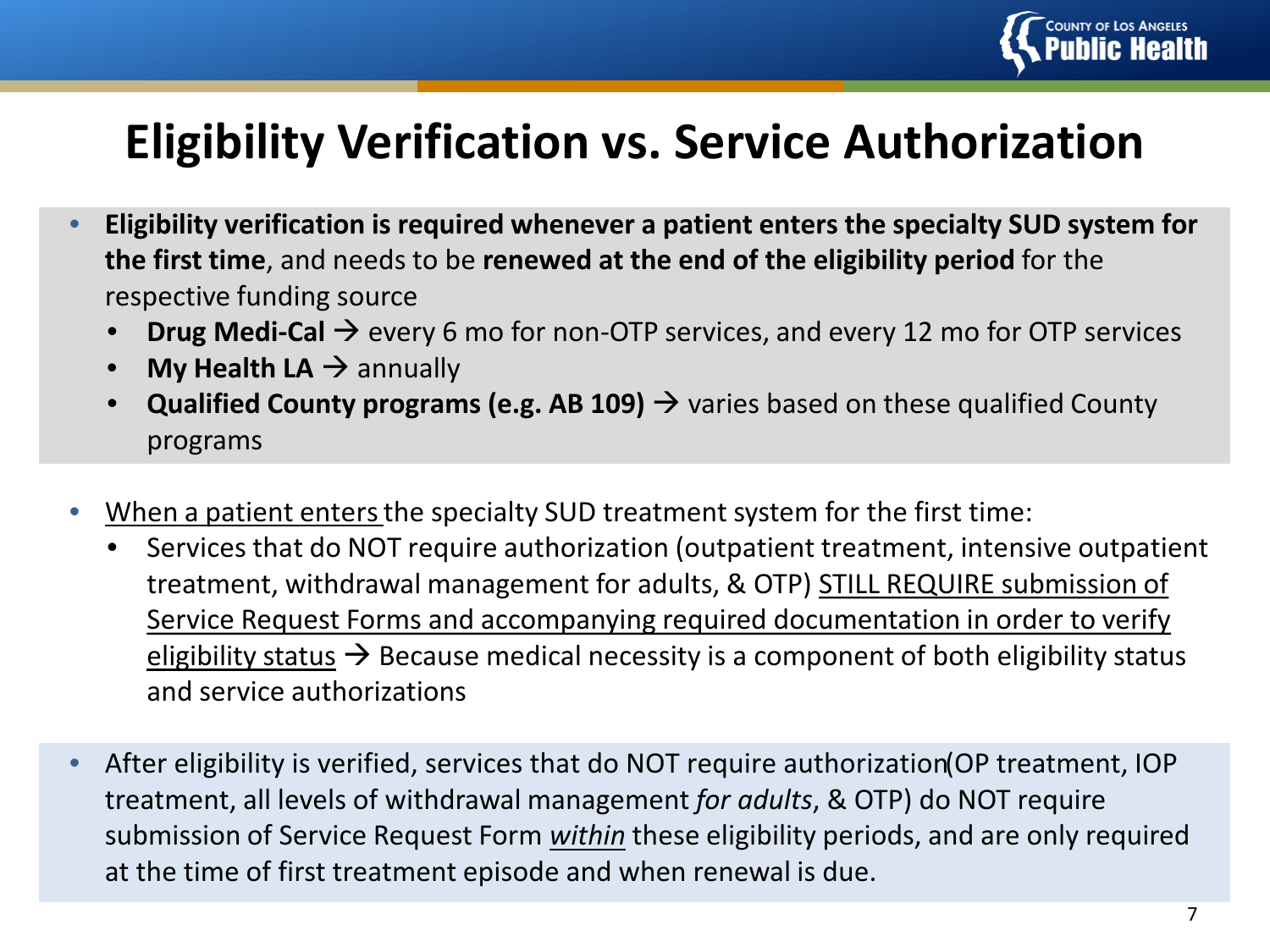

# **Audience Participation**

# • What is the difference between Preauthorized and Authorized Services?

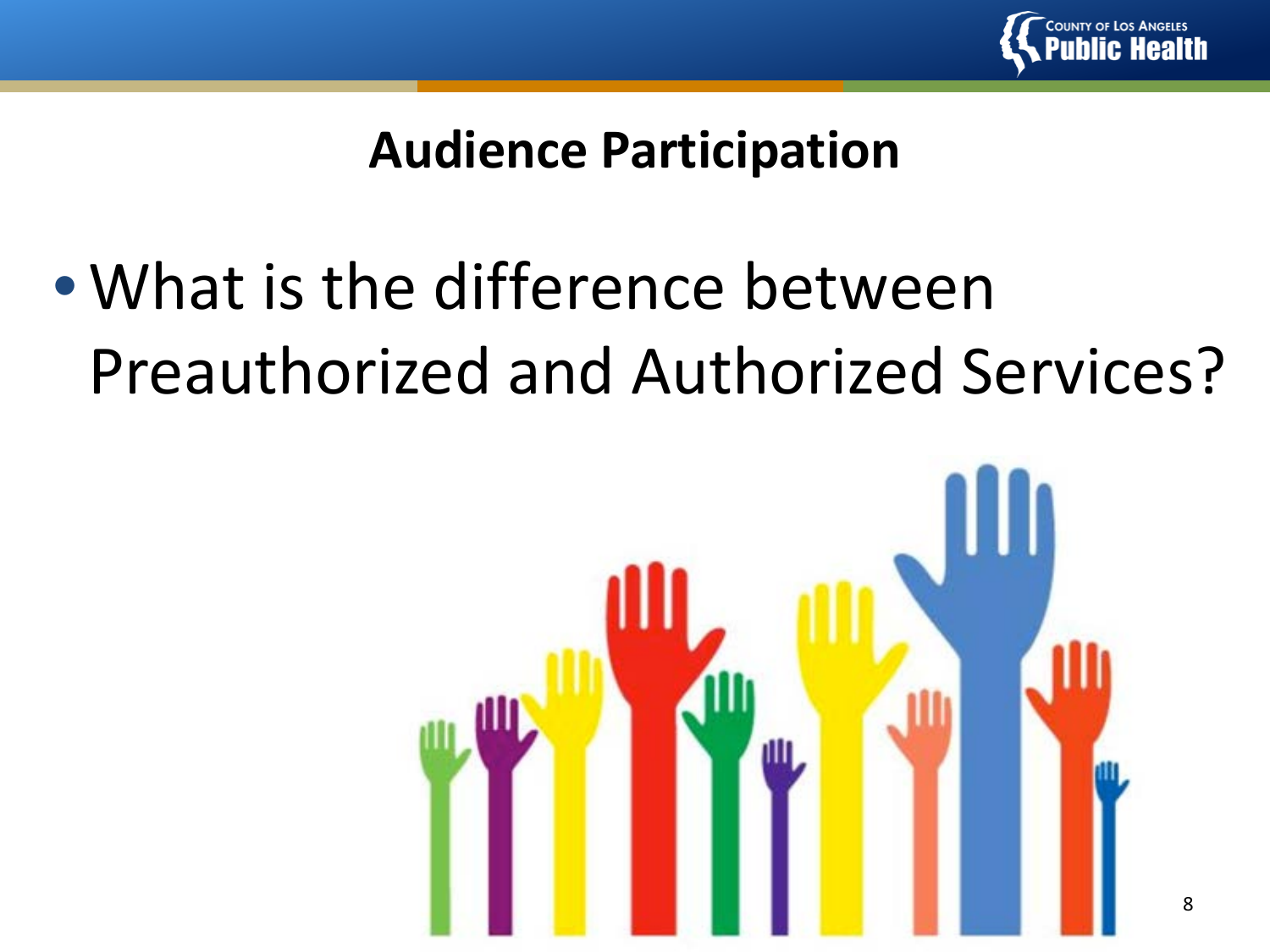

# **Preauthorization vs Authorization**

### **Service Authorization**

- Process of approving certain services that either require:
	- **Preauthorization**
		- Residential Treatment (3.1, 3.3., 3.5)
		- Intensive Inpatient Treatment\* (3.7, 4.0) \*Does NOT refer to withdrawal management (3.7-WM or 4-WM) **preauthorization for every episode**

### **OR**

- **Authorization**
	- Withdrawal Management for youth
	- Medication-Assisted Treatment for youth
	- Recovery Bridge Housing

*Authorized* **services only require authorization when eligibility needs to be verified or re-verified**

*Preauthorized* **services require** 

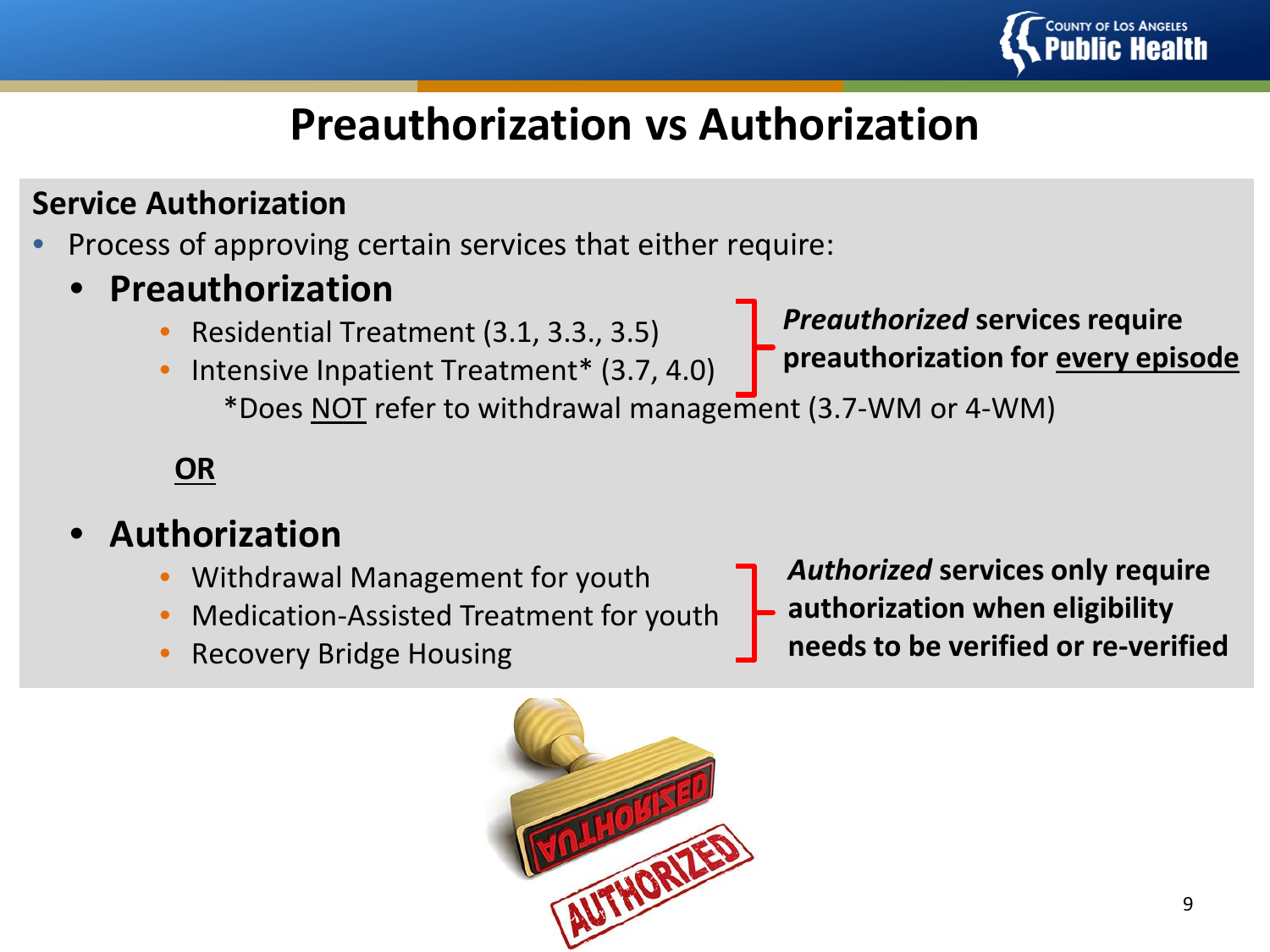

# **Audience Participation**

- **Review of Medical Necessity**
	- o *How/what is needed* to establish medical necessity?
	- o *Who* can establish medical necessity?
	- o *When* does medical necessity need to be established?

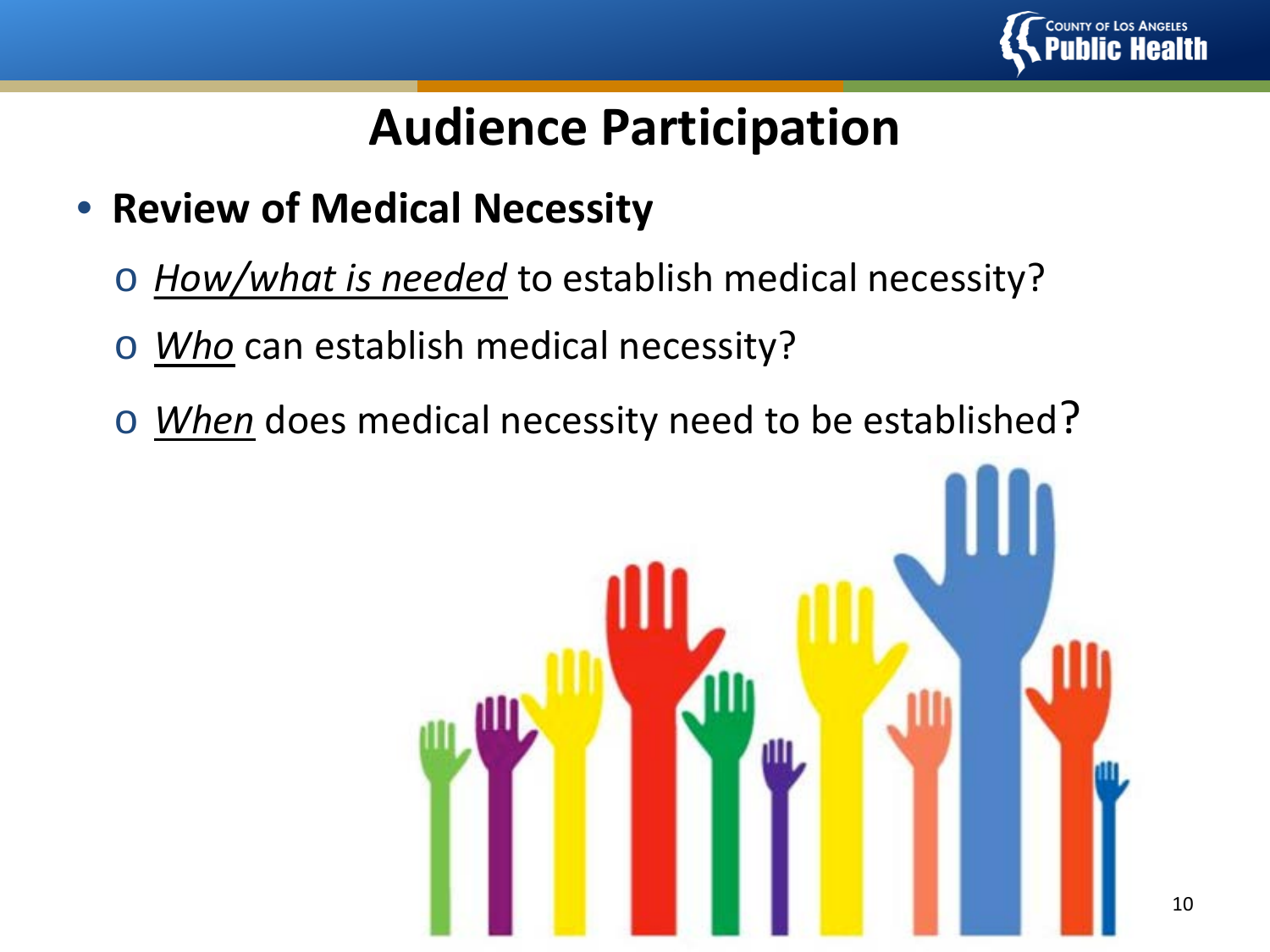

# **Medical Necessity**

• **How/What is needed to establish medical necessity?**



- **Who can establish medical necessity?**
	- **Licensed LPHA must verify medical necessity** via a face-to-face or telehealth review with the individual conducting the assessment (e.g., SUD counselor
	- **License-Eligible Practitioners** (e.g., Associate Social Worker (ASW), Marriage & Family Therapy Intern (IMFT), a Professional Clinical Counselor Intern (PCCI) or Psychological Assistant) **are considered LPHA's, but are NOT considered** *Licensed* **LPHA's**, and must work under the supervision of a licensed LPHA and obtain a **co-signature** on the work completed by the license-eligible practitioner
- **When does medical necessity need to be established?**
	- Within 7 calendar days

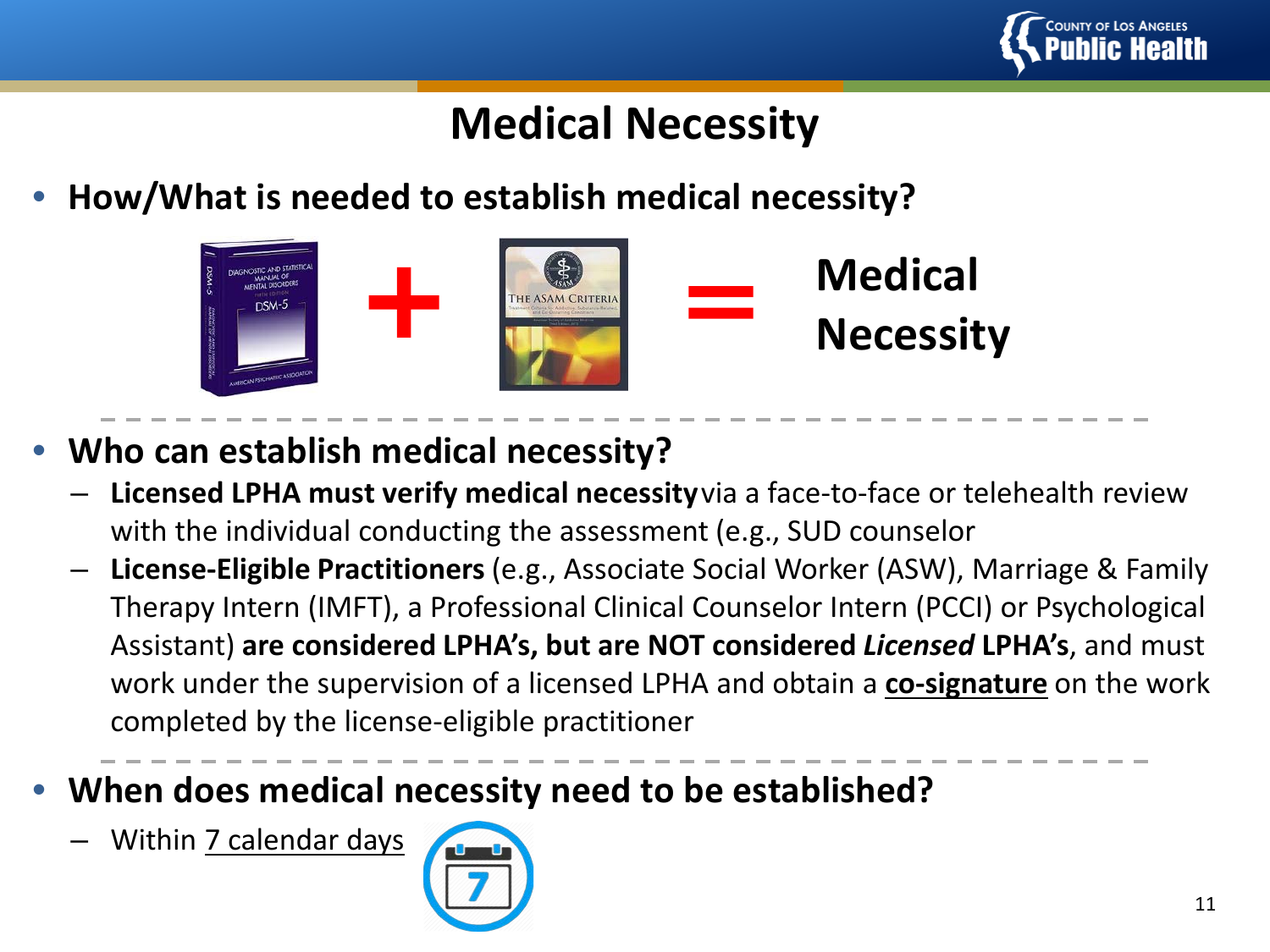

# **Documentation**

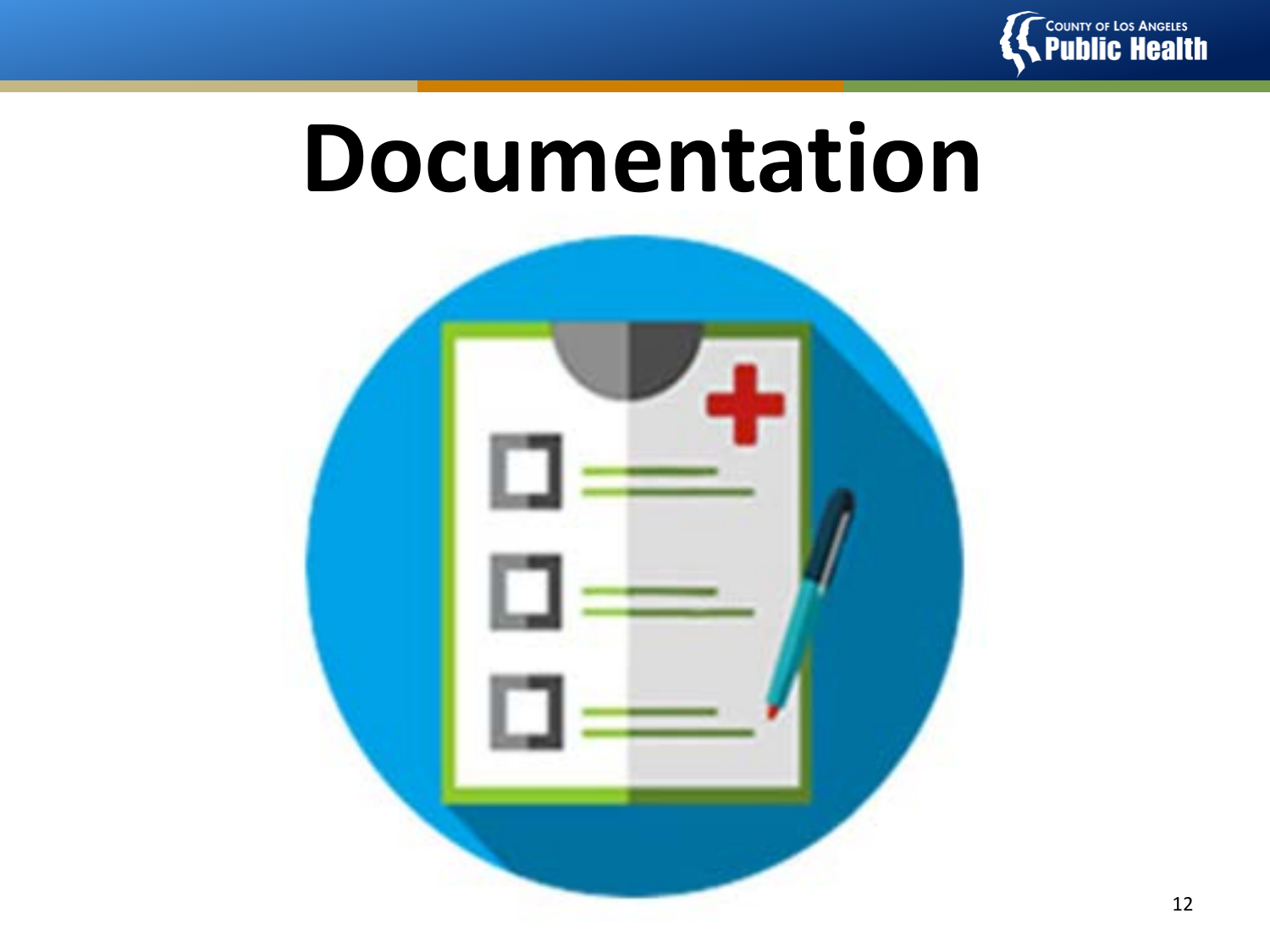

### **Case Formulation**

### • **What is a Case Formulation**?

- A case formulation is a conceptual framework of a patient that incorporates all the key factors of that patient's case into a working idea of how best to help that person.
- Case formulations both describe and explain how a person's problem has developed and how it is maintained so that treatment can target those core, influencing factors.
	- The "story" of a patient that underlies case formulations should be what guides the treatment and care provided by counselors and clinicians.

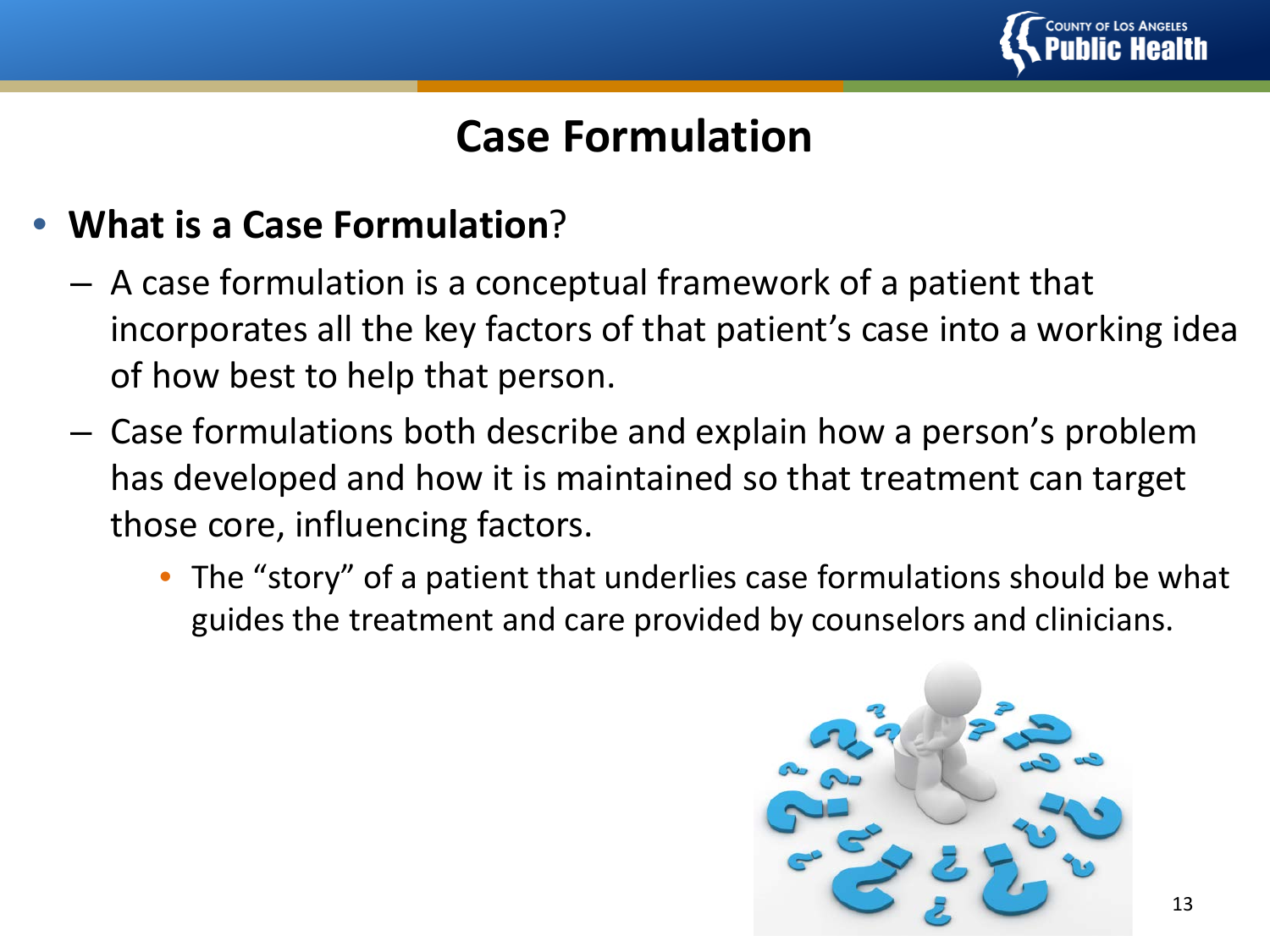



**Justifying Medical** 

**Necessity**

# **2 Simple Steps:**

- Present relevant circumstances of the case
- 2. Present reasons why it's important for the other person to let you do what you're asking
- **Justifying medical necessity is similar to the strategies you use when asking someone for something, and attempt to explain why they should give you what you want**
	- For example:
		- Asking your boss for a raise.
		- Asking your parents to let you go out with friends.
		- Convincing your spouse why you need a larger TV/new car/new handbag/etc.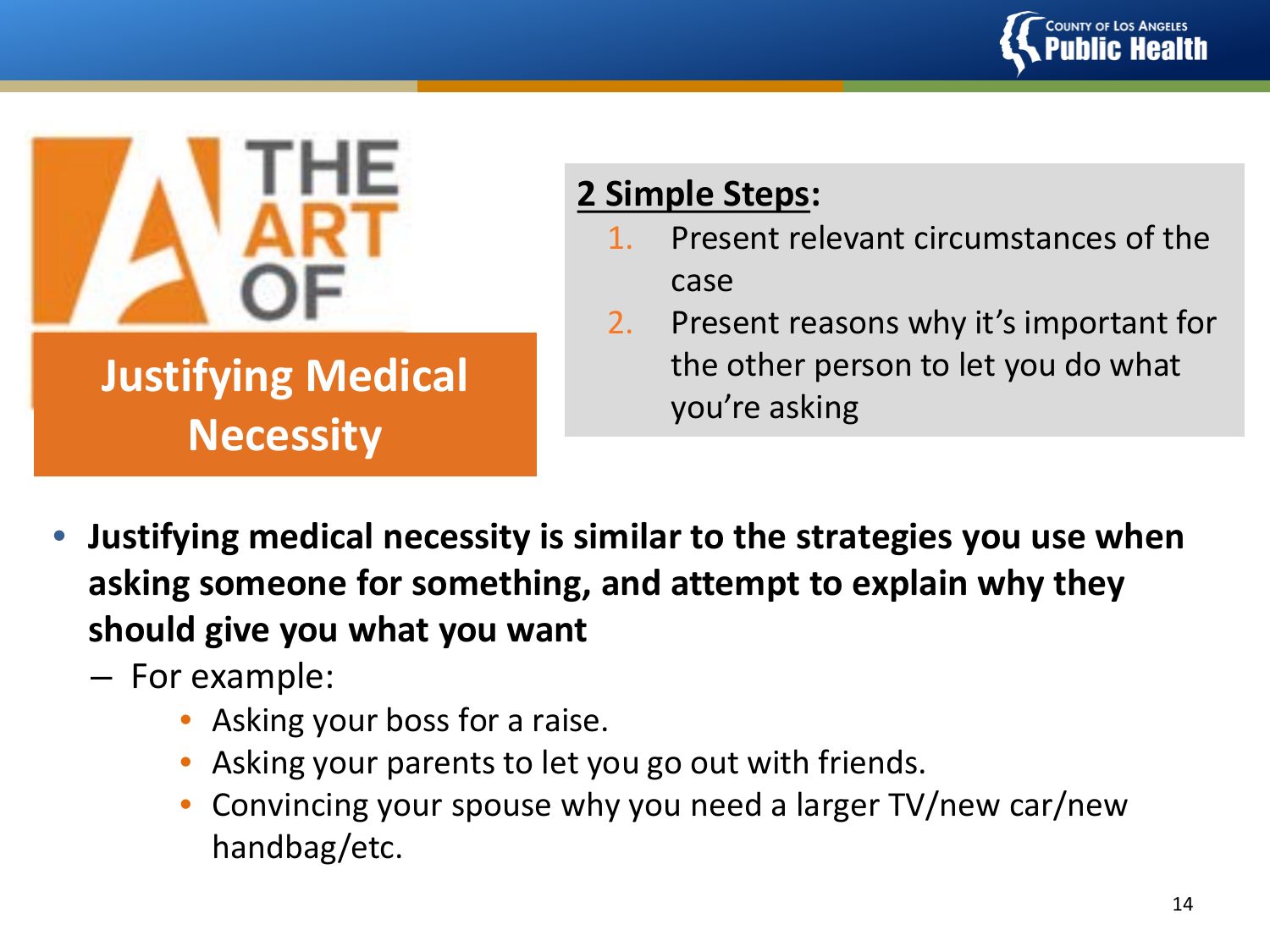

# **How to Document/Justify Medical Necessity**

- **Justifying medical necessity involves describing how the counselor/clinician's case formulation informs a patient's specific treatment, including the ASAM level of care.**
- Tell the patient's story, describing the **WHAT and WHY**.
	- Provide a brief summary of the case that describes:
		- History of SUD treatment
			- Substance(s) used
			- Route of administration (eg. IV use)
			- Duration
			- Frequency
			- Consequences of use
			- Readiness to change
		- Co-occurring physical or mental health conditions
		- Psychosocial/environmental factors
			- Relationships
			- Living situation
- **Use the 6 ASAM dimensions to guide your rationale** 15

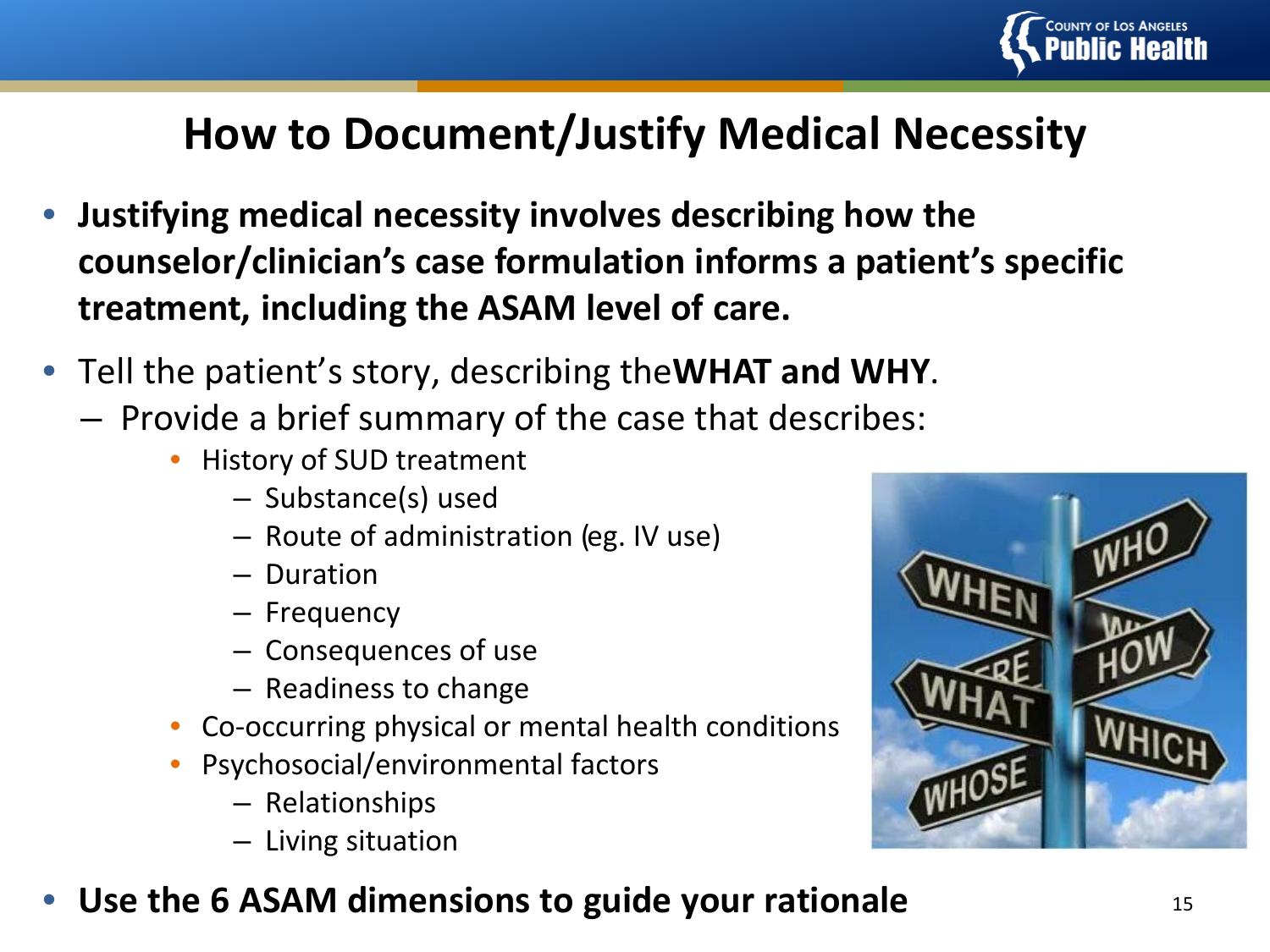

# **Sample Notes**

- **Please see handouts\* for documentation examples of the following:**
	- Service Request Form
	- Progress Note
	- Treatment plan
	- Discharge/Transfer Form



– Miscellaneous Note Options (for case management, etc)

\*Focus of these examples was on the sections that are most relevant for documenting medical necessity, as opposed to demographic information.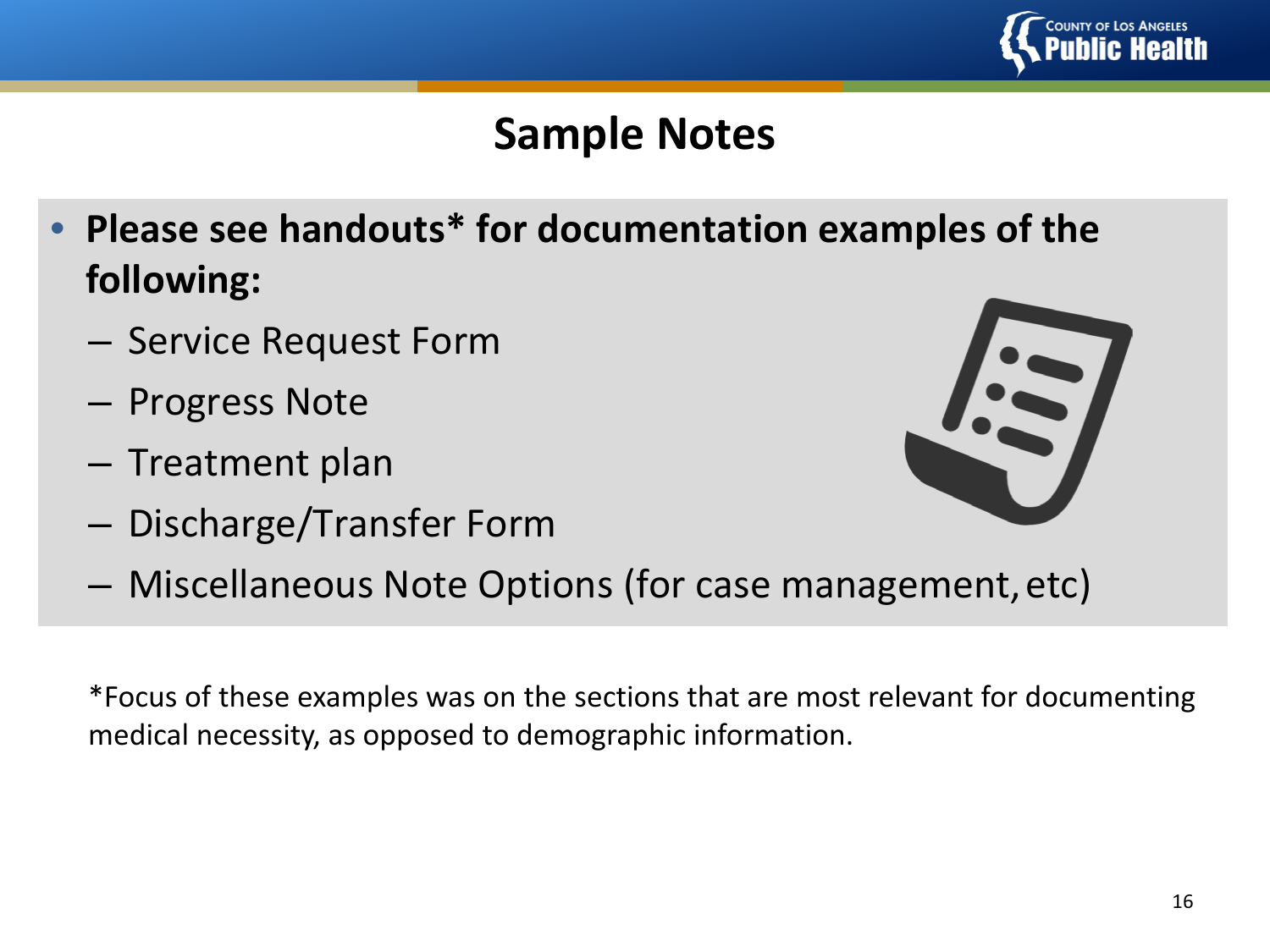

### **Important Reminders Regarding Documentation**

- Documentation is of \*key importance\* in our managed SUD care model.
- Documentation is needed not only for QI and UM purposes, but also to ensure providers get paid for the services they deliver.
- Missing signatures, incorrect documentation, or conflicting documentation (e.g., different diagnoses for same patient) will slow down processing.
- **Documentation for medical necessity must be individualized**, meaning:
	- Using the same assessment/plan/rationale for multiple patients is not appropriate or beneficial.
	- Documentation should be unique to the patient and reflect treatment based on the clinical features of the individual patient based on socio-cultural environment, the medical necessity criteria, and the resources available.
	- Treatment should be **needs-based** and patients should be treated in the **least restrictive environment** appropriate.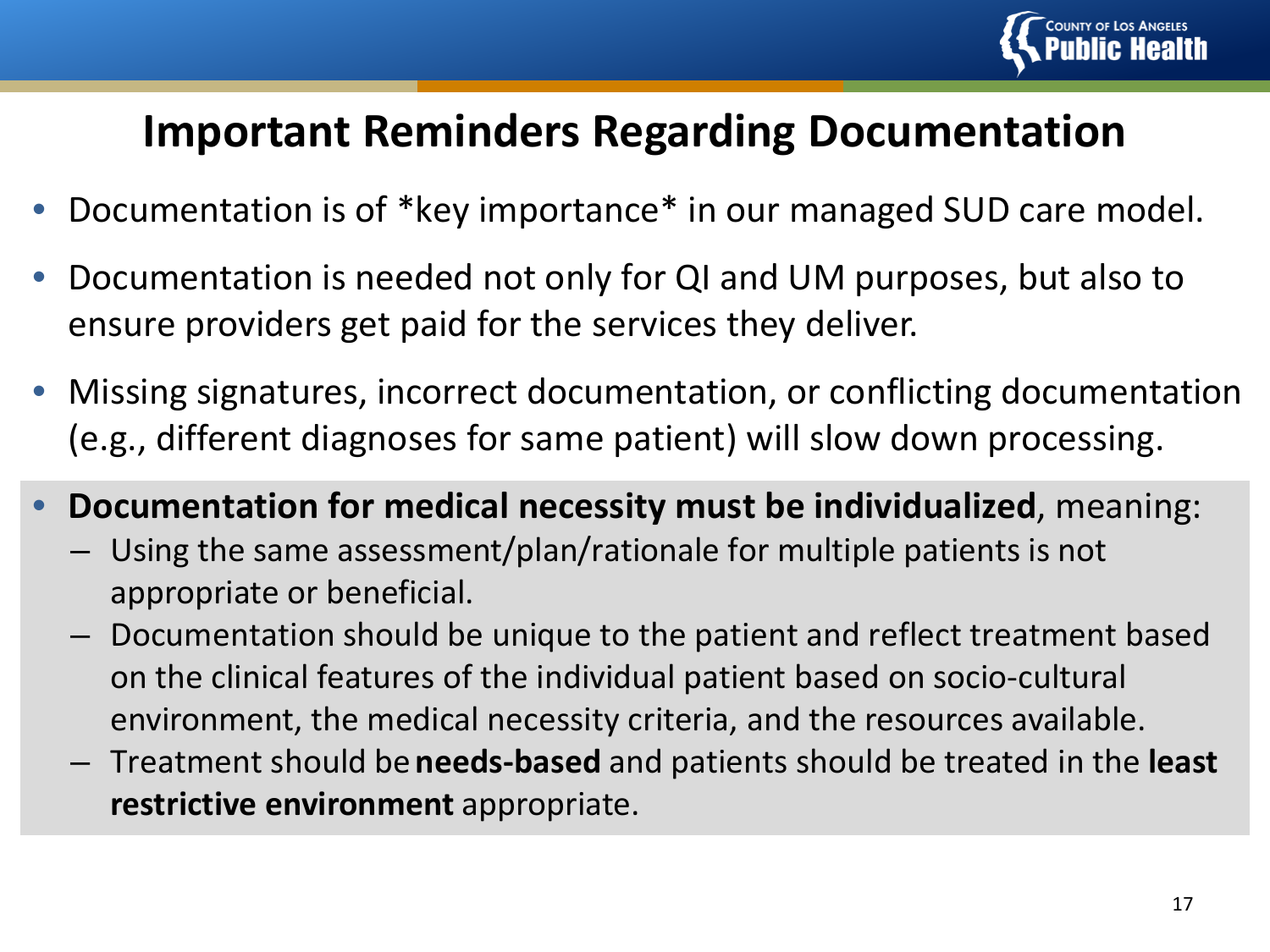

### **Important Reminders Regarding Documentation (cont'd)**

- **ASAM assessments/grids need to be filled out correctly and consistently to demonstrate need for services.**
	- **Diagnoses** should be consistent across the ASAM assessment, Service Request Form, and other documentation.
	- **Level of care information** should be consistent across the Service Request Form, ASAM assessment, and other documentation.
- **When faxing documentation:** 
	- **Fax one service request at a time** (do not include multiple patients in one fax)
	- **Only submit one fax**; if you have questions or want to follow up on your submission, call SAPC and **DO NOT re-fax documents to avoid duplication**
	- **Include cover sheet**